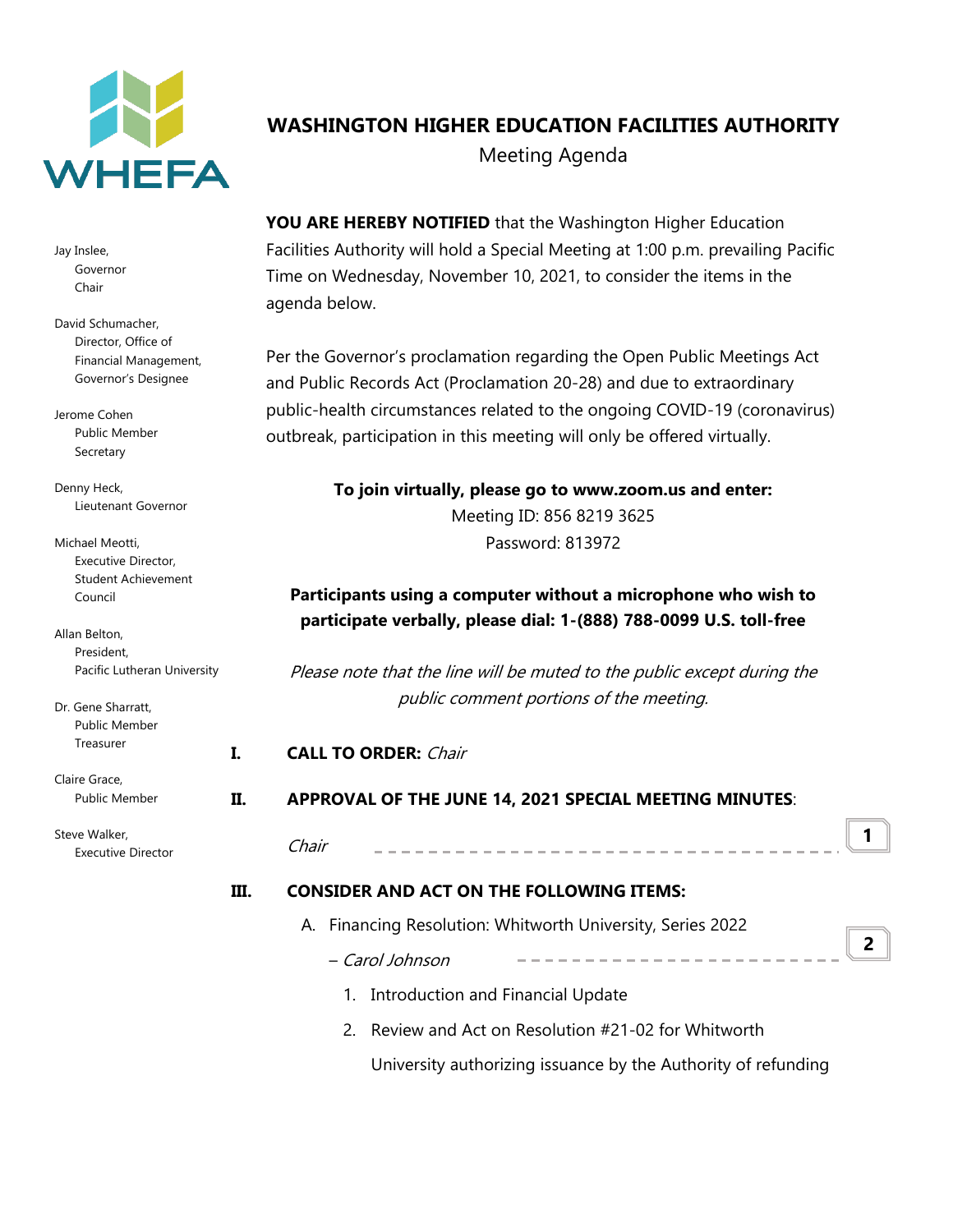|       | revenue bonds and revenue bonds in an amount not                                                               |    |
|-------|----------------------------------------------------------------------------------------------------------------|----|
|       | expected to exceed \$23,000,000 $\qquad$ _ _ _ _ _ _ _ _ _ _ _ _ _                                             | 3  |
|       | Financing Resolution: Whitman College, Series 2021<br>В.                                                       |    |
|       | ------------------------<br>- Rona Monillas                                                                    | 4  |
|       | 1. Introduction and Financial Update                                                                           |    |
|       | Review and Act on Resolution #21-03 for Whitman College<br>2.                                                  |    |
|       | authorizing issuance by the Authority of refunding revenue                                                     |    |
|       | bonds in an amount not expected to exceed \$65,000,000                                                         | 5  |
|       | Finance Report - Bob Cook<br>C.                                                                                |    |
|       | Review and Consider approval of Final Audit Report – $Amy$<br>1.<br>Sutherland, Moss-Adams, LLP $------------$ | 6  |
|       | Consider and Act on approval of the current Financial<br>2.                                                    | 7  |
|       | Statement<br>3.                                                                                                | 8  |
|       |                                                                                                                |    |
| IV.   | <b>INFORMATION ITEMS</b>                                                                                       |    |
|       | A. Market Update - Thomas Toepfer, Director, Public Financial                                                  | 9  |
|       | -----------------------<br>Management, Inc.                                                                    |    |
|       | Introduction of new WHEFA website - Rona Monillas<br>В.                                                        | 10 |
|       | C. Bond Issue Status Report - Paul Edwards                                                                     |    |
|       | D. Executive Director's Report - Steve Walker                                                                  |    |
|       | E. Authority Meeting Schedule - Steve Walker                                                                   |    |
|       | 1. February 3, 2022<br>2. May 5, 2022                                                                          |    |
| V.    | <b>PUBLIC COMMENT: Chair</b>                                                                                   |    |
| VI.   | MISCELLANEOUS BUSINESS AND CORRESPONDENCE                                                                      | 11 |
| VII.  | <b>EXECUTIVE SESSION</b>                                                                                       |    |
| VIII. | <b>ADJOURN</b>                                                                                                 |    |